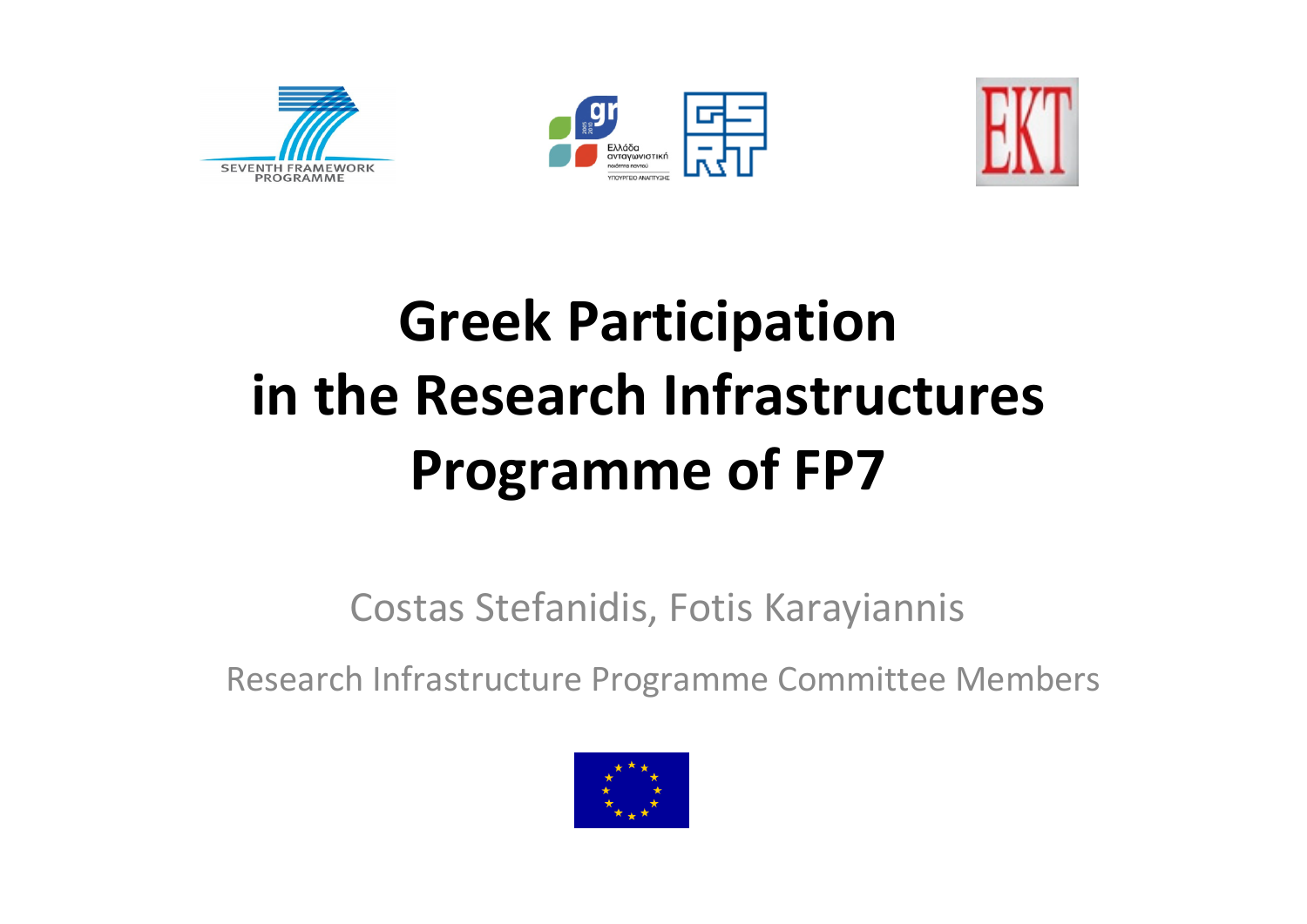

# **Outline**



- The Research Infrastructures (RI) area
	- DG Research part Research Infrastructures
	- DG INFSO part <sup>e</sup>‐Infrastructures
- Greek participation in RI calls
- Overall assessment



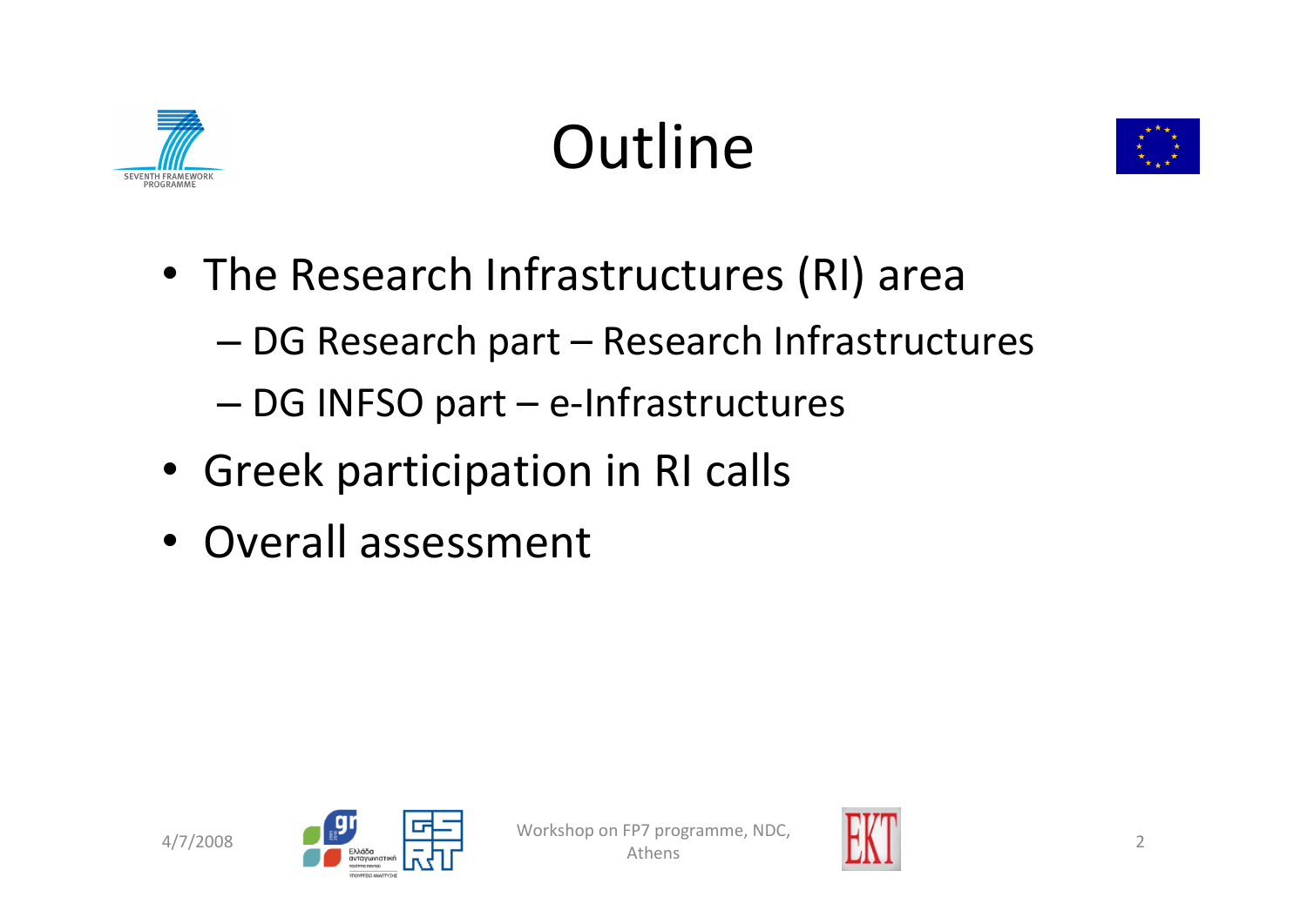



- The research infrastructure programme is comanaged by two General Directorates:
	- **[Directorate](http://ec.europa.eu/dgs/research/pdf/organisation_en.pdf) General for Research (DG RTD)**,
		- • Directorate B: European Research Area: Research Programmes and Capacity, Director Robert‐Jan Smits
			- Unit B3: Research [Infrastructures](http://cordis.europa.eu/fp7/capacities/research-infrastructures_en.html), Head of Unit Herve Pero
	- –**- [Information](http://ec.europa.eu/dgs/information_society/directory/pdf/organi_en.pdf) Society and Media Directorate-General** (DG [INFSO\)](http://ec.europa.eu/dgs/information_society/directory/pdf/organi_en.pdf)
		- Directorate F: Emerging Technologies and Infrastructures, Acting Director, Mario Campolargo
			- Unit F3: GEANT & <sup>e</sup>‐[Infrastructures,](http://cordis.europa.eu/fp7/ict/e-infrastructure/) Head of Unit Mario Campolargo, Deputy Head, Kyriakos Baxevanidis



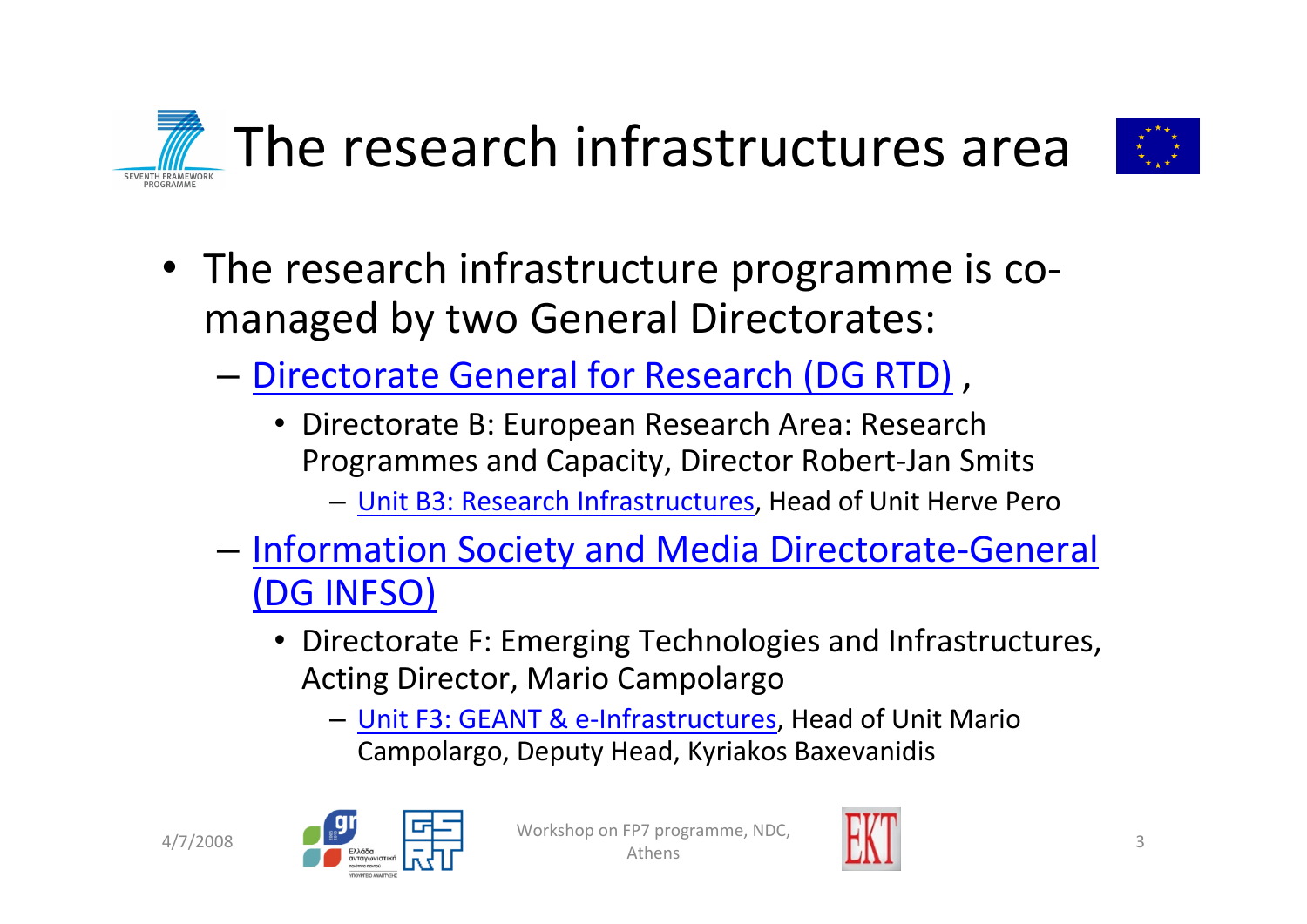

- Each DG is responsible for its part:
	- DG RTD:
		- "Optimise the use and development of the best research infrastructures in Europe"
		- "Create new research infrastructures of pan‐European interest in all fields of science and technology"
	- DG INFSO:
		- Promoting electronic infrastructures (e‐Infrastructures) for e‐Science
- e-infrastructure
- GEANT PanEuropean Research Network, Grid and Super computing facilities, Data repositories, Support Actions





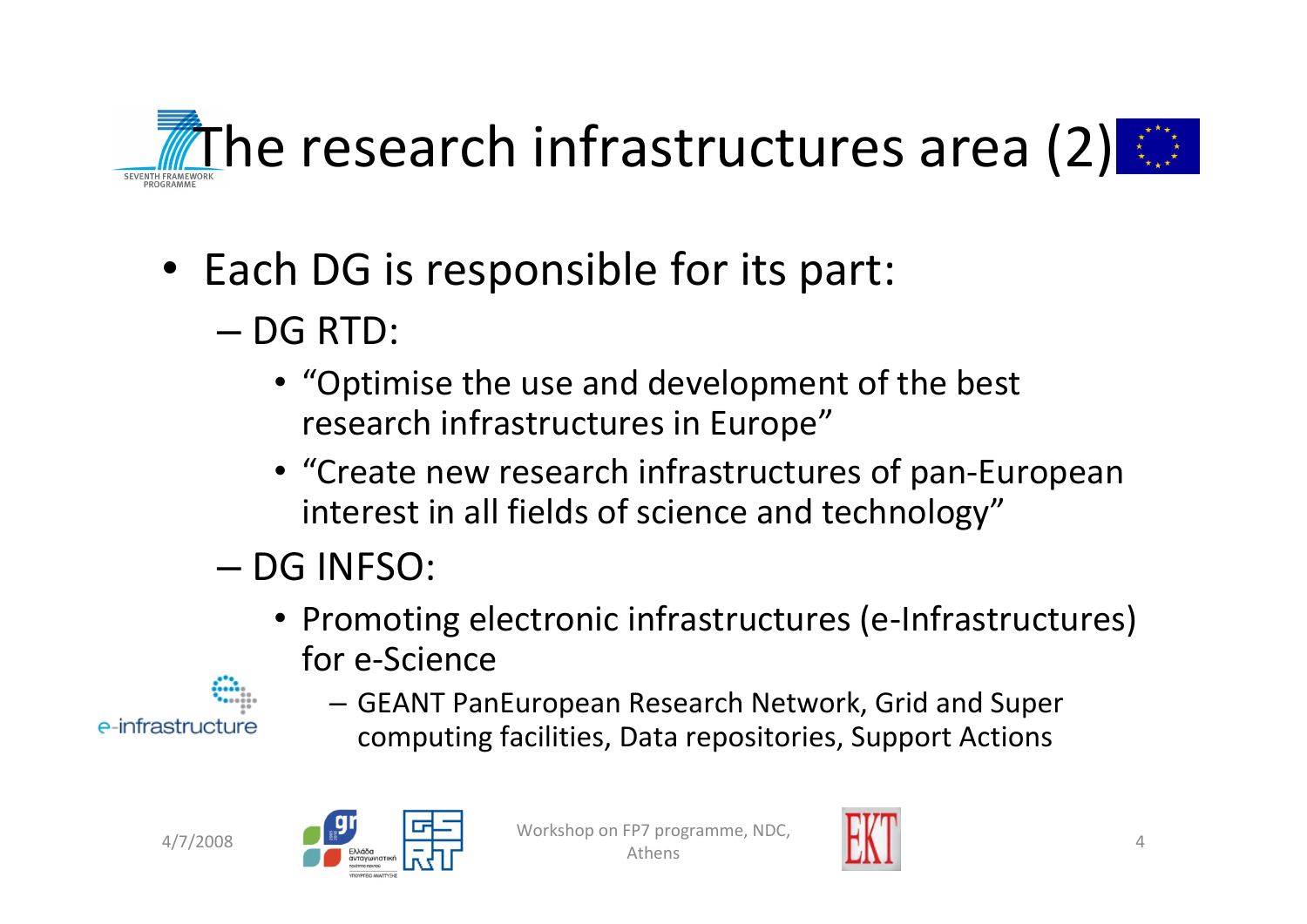

# Related policy bodies

- European Strategy Forum for Research Infrastructure <http://cordis.europa.eu/esfri/>
	- – ESFRI roadmap
		- Identified 35 RI projects
- e-Infrastructures Reflection Group [www.e](http://www.e-irg.eu/)[irg.eu](http://www.e-irg.eu/) **CONTRACTOR DE LA PRODUCTION DE** e-Infrastructure
	- e-IRG white papers and roamdaps





**European Strategy Forum** 

on Research Infrastructures

**Reflection Group White Pape** 

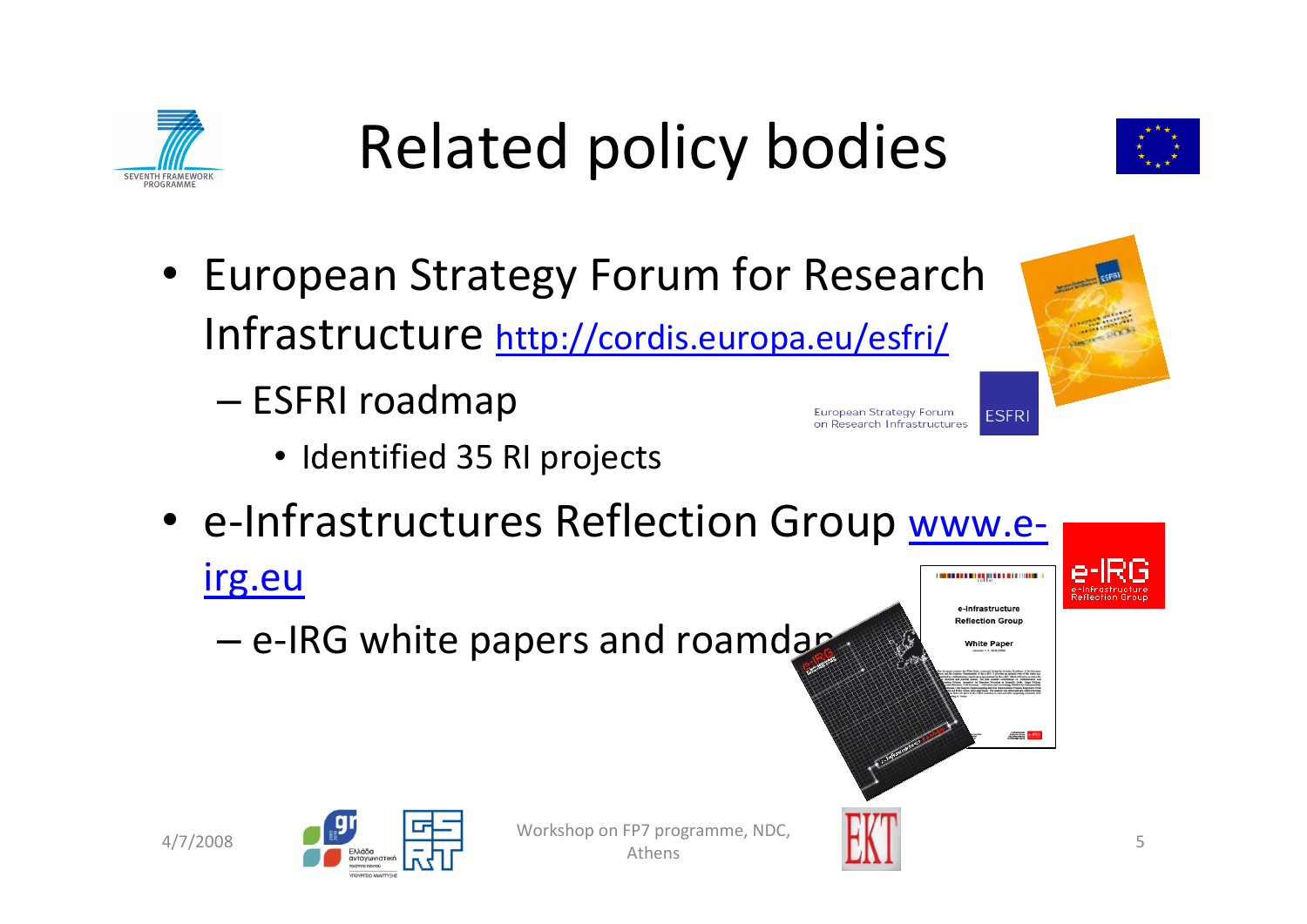





- Call FP7‐Infrastructures‐2007‐1
	- – $-$  1.1. Support to existing research infrastructures
		- 1.1.2 ICT based e-Infrastructures
			- Participation in 6 projects (D4SCIENCE , DRIVER‐II, DORII, FEDERICA, NMDB, SEE‐GRID‐SCI), 2 of which GR coordinated (DRIVER‐II, SEE‐GRID‐ SCI)
	- – $-$  1.2.Support to new research infrastructures
		- 1.2.1 Design studies
			- Participation in 1 project, EGI\_DS
		- 1.2.2 Construction of new infrastructures ESFRI preparatory phase
			- Participation in 12 projects, another 3 without contract participation
		- 1.3 Support to policy development and programme implementation
			- Participation in 4 projects (EuroRIs‐Net, NuPNET, ERA‐Instruments, LASERLAB EUROPE CONT) one of which GR coordinated (EuroRIs‐Net)



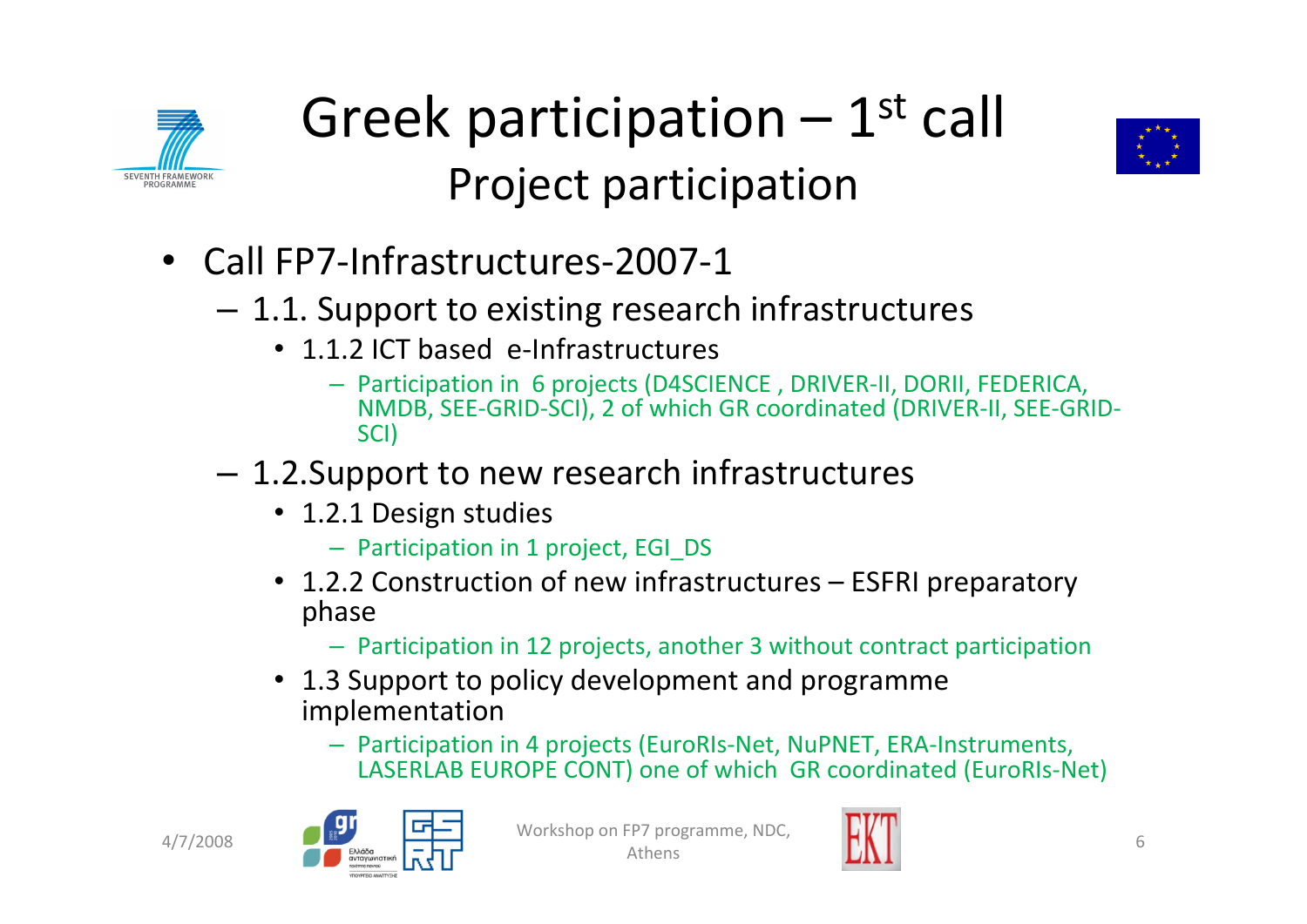

### Greek participation  $-1^\text{st}$  call Funding



- Call FP7‐Infrastructures‐2007‐1
	- – $-$  1.1. Support to existing research infrastructures
		- 1.1.2 ICT based e-Infrastructures
			- Participation in 6 projects: **Budget 2.580.764, EC contrib 2.032.577**
	- – 1.2.Support to new research infrastructures
		- 1.2.1 Design studies
			- Participation in 1 project: **Budget 288.734, EC contrib 171.636**
		- 1.2.2 Construction of new infrastructures ESFRI preparatory phase
			- Participation in 12 projects: **Budget 5.003.934, EC contrib: 3.184.023**
		- 1.3 Support to policy development and programme implementation
			- Participation in 4 projects: **Budget 502.846 , EC contrib: 467.378**
	- –**TOTAL: 8.376.278, EC contrib: 5.855.614**





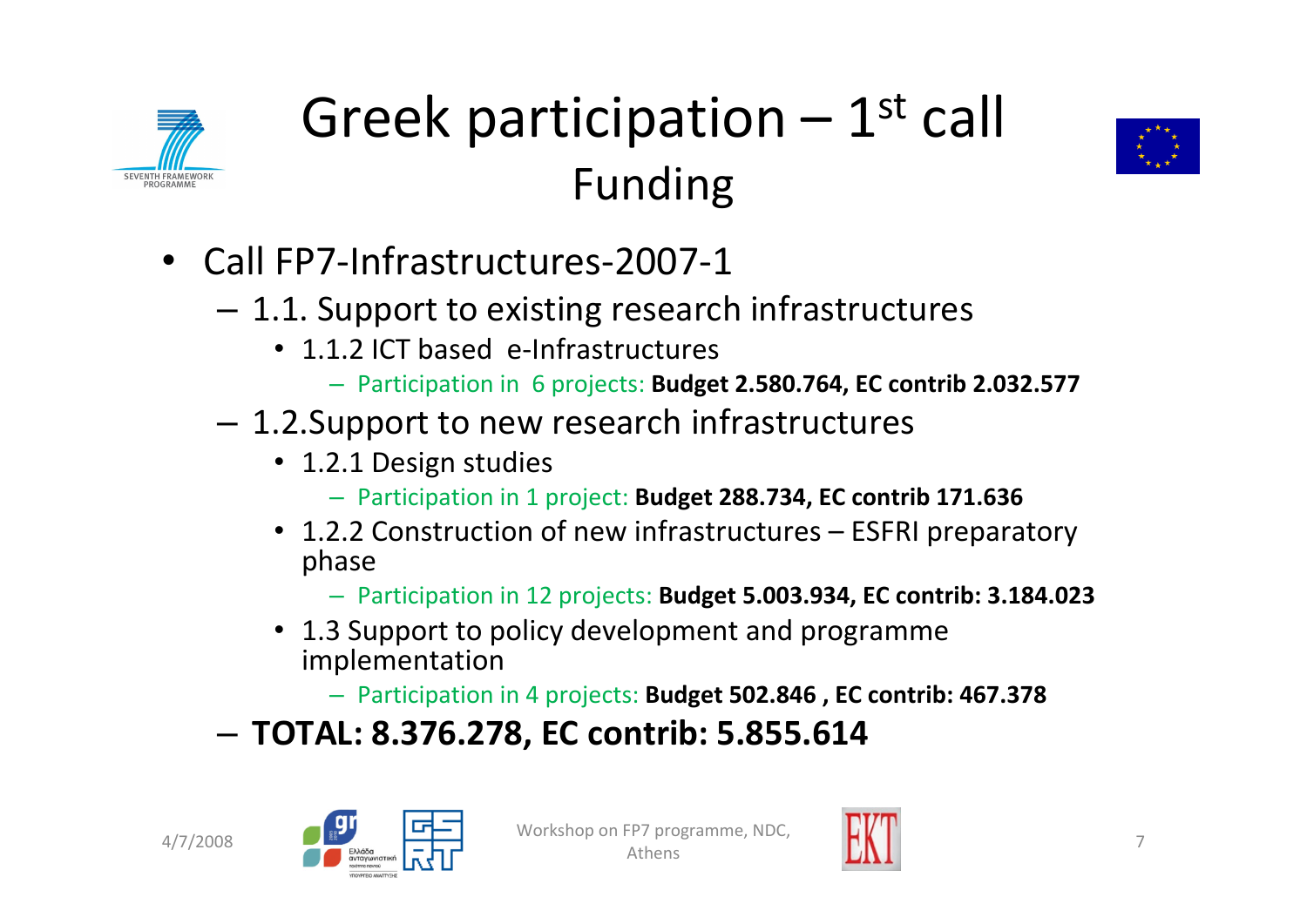

# Statistics 1st call



- 25 out of 38 proposals funded: ~65,8% –Of which 3 out 9 proposals GR coordinated: ~33,3%
- 34 institutes participated in the approved projects out of 53 institutes in the proposals: 64,1%
	- EC contrib percentage 69,9%: (5.855.614/8.376.278**)**





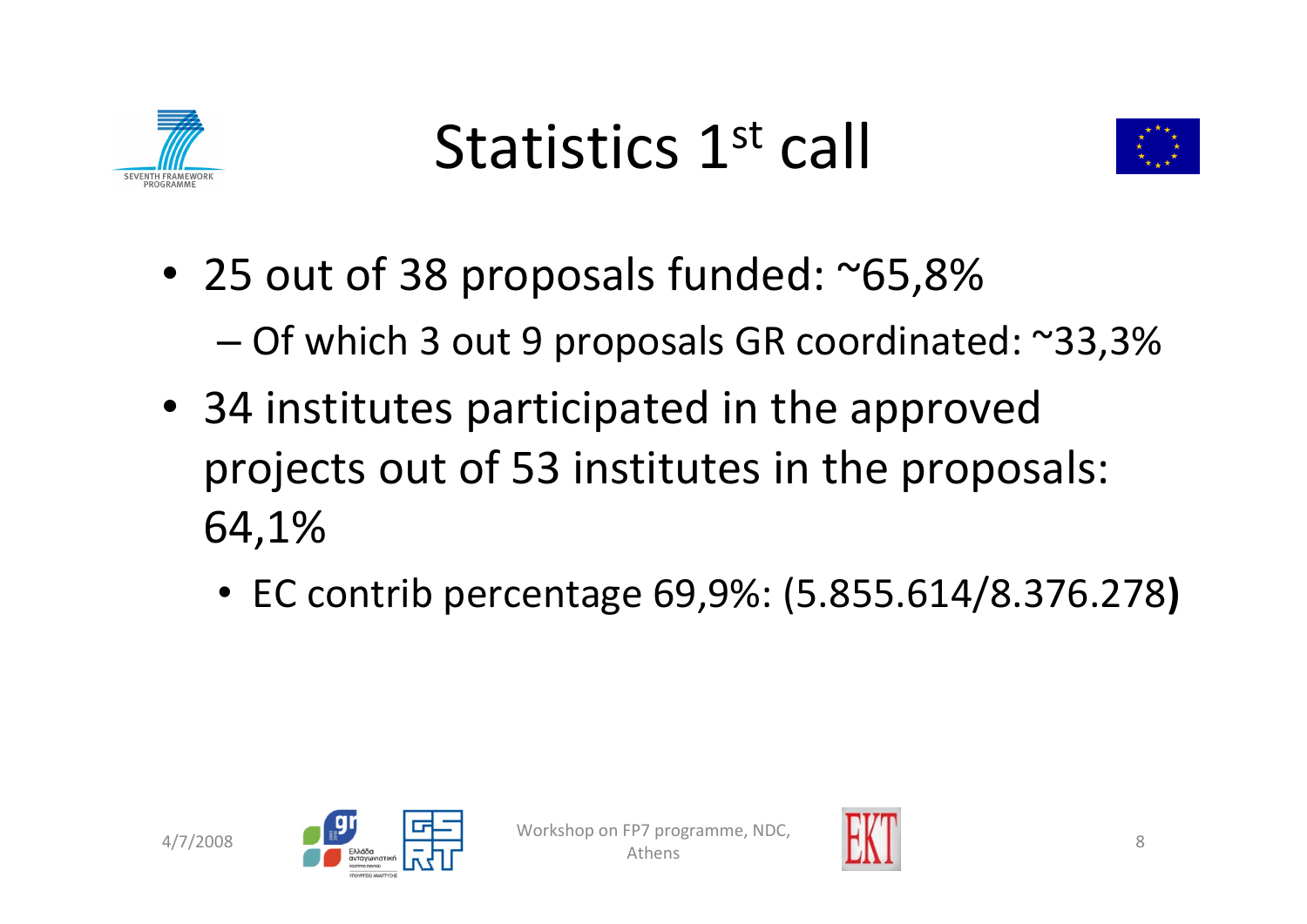





- Related only to *<sup>e</sup>‐Infrastructures (DG INFSOM)*
- Statistics are not yet compiled
- Greek participation in:
	- –EGEE‐III (Enabling Grid for EsciencE‐III)
	- LinkSCEEM (Linking Scientific Computing in Eastern Med)
	- BSI (Black Sea Interconnection)
	- BELIEF‐II (Bringing Europe's eLectronic Infrastructures to Expanding Frontiers)
	- <sup>e</sup>‐IRGSP2 (e‐IRG Support Programme)
	- –6DEPLOY (IPv6 Deployment and Support)



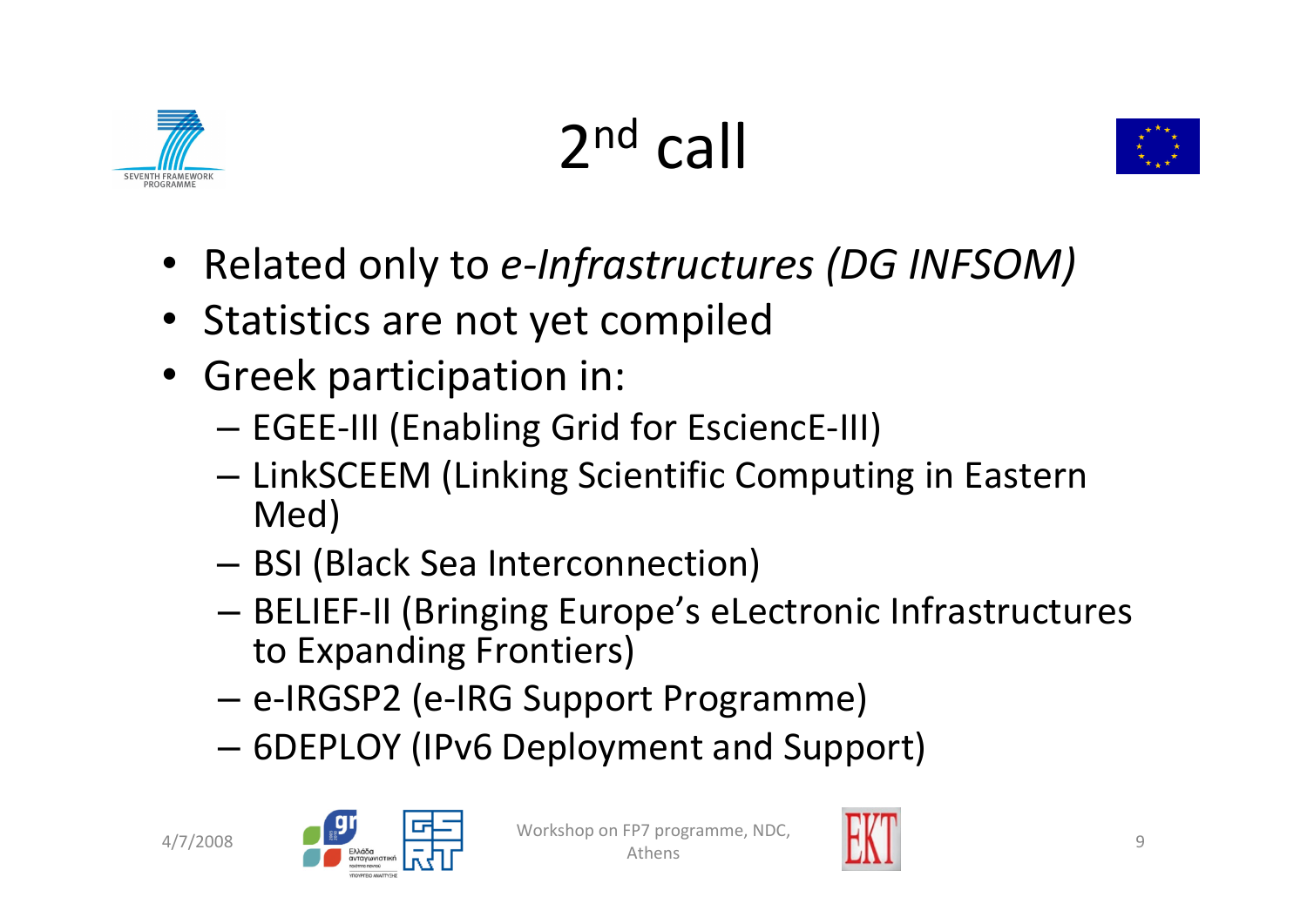

3r<sup>d</sup> call



- Related only to Research Infrastructures (DG RTD)
- First results announced recently
- Greece around 8<sup>th</sup> -10<sup>th</sup> place





 $4/7/2008$   $\begin{array}{|c|c|c|c|c|}\n\hline\n & \text{Workshop on FP7 programme, NDC,} \\
\hline\n & \text{Mihens}\n\end{array}$  $\sum_{s}$  10

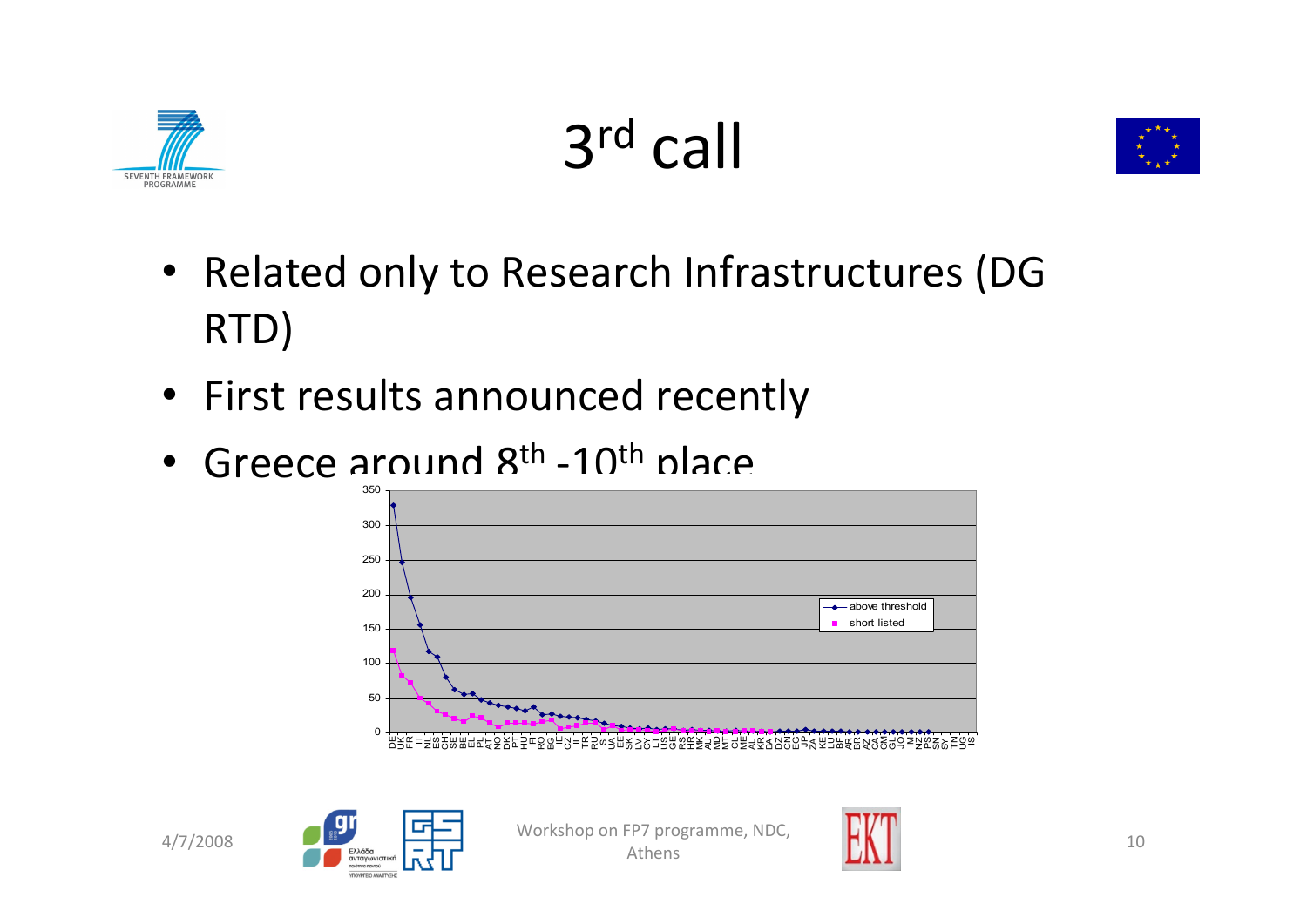

GÉANT2 is operated by DANTE on behalf of Europe's NRENs.





 $4/7/2008$   $\begin{array}{|c|c|c|c|c|}\n\hline\n4/7/2008\n\end{array}$  Workshop on FP7 programme, NDC,  $\sum_{s}$  11



 $\mathbf{H}_{\mathrm{in}}$